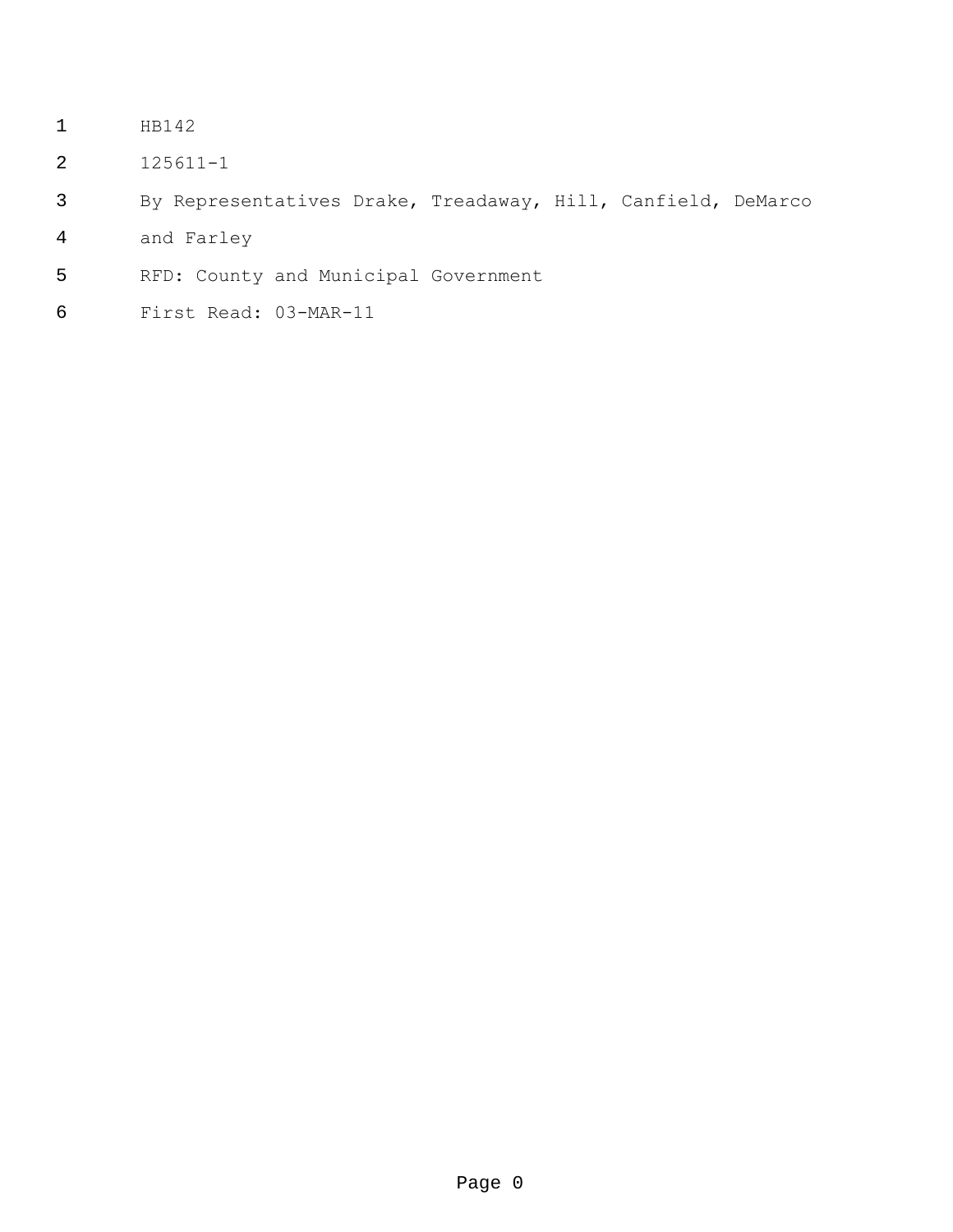| 125611-1:n:01/27/2011:FC/11 LRS2011-178                      |
|--------------------------------------------------------------|
|                                                              |
|                                                              |
|                                                              |
|                                                              |
|                                                              |
|                                                              |
| SYNOPSIS:<br>This bill would prohibit any county from        |
| levying or collecting a fee or charge for sewer              |
| service on any person, entity, or property not               |
| directly connected to any sewer system owned or              |
| operated by the county.                                      |
|                                                              |
| A BILL                                                       |
| TO BE ENTITLED                                               |
| AN ACT                                                       |
|                                                              |
| To prohibit any county from levying or collecting a          |
| fee or charge for sewer service on any person, entity, or    |
| property not directly connected to any sewer system owned or |
| operated by the county.                                      |
| BE IT ENACTED BY THE LEGISLATURE OF ALABAMA:                 |
| Section 1. (a) No county or the county commission of         |
| a county which owns or operates a sewer system may levy,     |
| assess, or collect any fee, charge, or assessment related to |
| sewer service on any person, entity, or property that is not |
| directly connected to the sewer system for sewer service.    |
|                                                              |